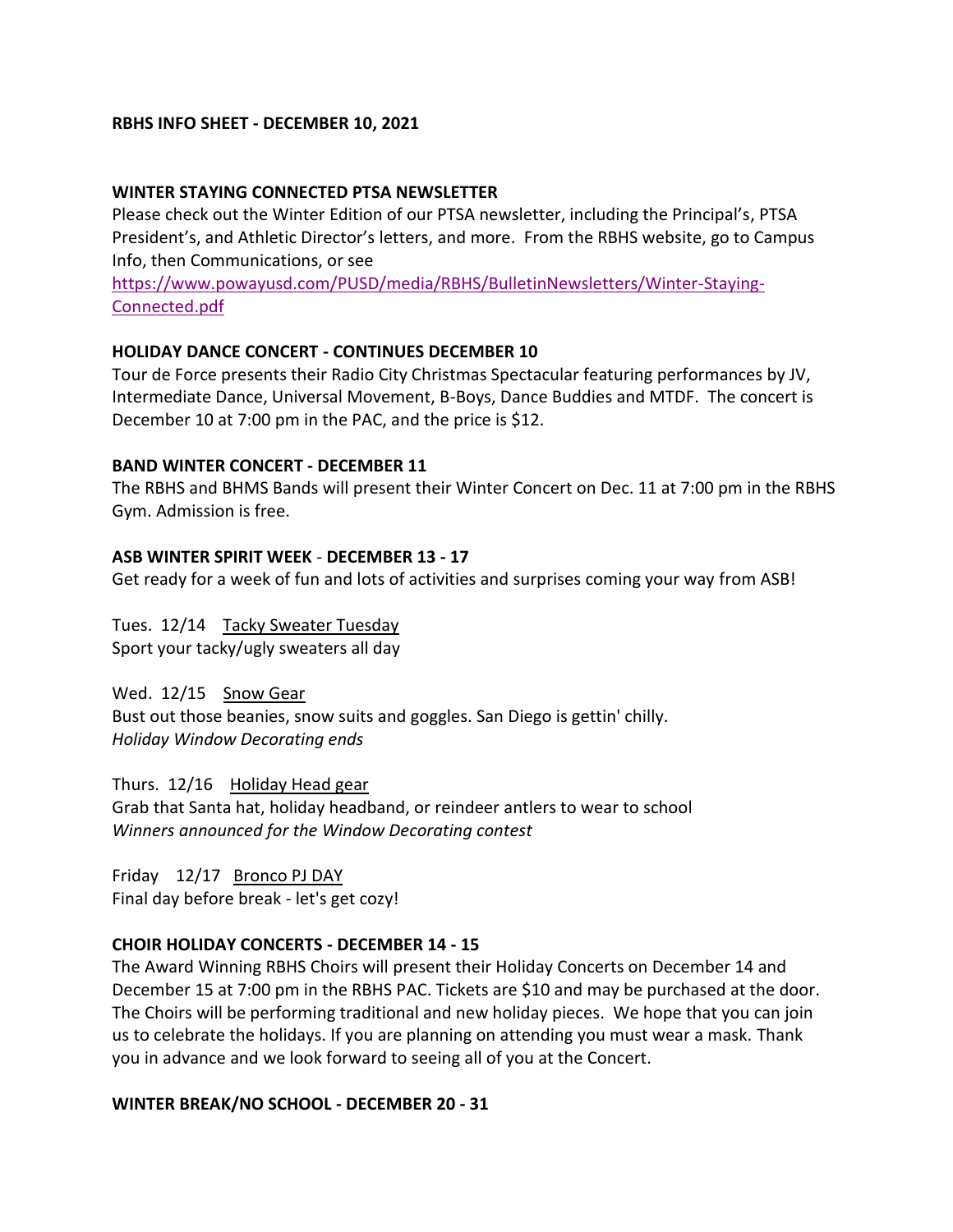### **YEARBOOKS - PRICE INCREASES JANUARY 1**

Broncos, buy your Yearbook now! Yearbooks are currently \$70 and will increase to \$80 on January 1, 2022. There are a limited number of yearbooks produced every year and the only way to guarantee a yearbook for your student in June is to place your order now. Yearbook purchases can only be made online at <http://ybstore.friesens.com/stores/757611>

## **BRONCO PLAYERS THEATRE - AUDITIONS JANUARY 11 - 23**

Spring Musical Auditions for Disney's Freaky Friday! - January 11 - 12

Would you like to perform or work backstage with the RBHS Drama Students? Auditions and interviews for the Advanced Theatre Study and Performance Class for Term 2, which produces the Spring Musical, will be held on Jan. 11 and Jan. 12 at 2:30 pm in the PAC. Please plan to come both days. Please prepare a one-minute song to sing (actors) or prepare to speak about your theatrical goals (technicians).

There is also a technical theatre course for Term 2 that helps build the sets and make the props for the musical. Students please let your counselor know you are interested. For more information, please see <https://rbbroncoplayers.com/auditions/>

## Upcoming Improv Shows

The RB Improv Team invite you to attend their upcoming comedy shows: January 27, February 17, April 7, and May 5. All shows are 7:00 pm in the RBHS PAC. Tickets are \$10 for adults and \$5 for students and may be purchased at the door, cash only. All audience members will be required to wear a mask while inside the theatre. Thank you for supporting the students by attending the shows!

### **LIBRARY UPDATE**

*BOOKFAIR at Barnes and Noble Carmel Mt. OR [www.bn.com](http://www.bn.com/) from December 16-24.* Get your booklists ready! Shop at Barnes & Noble Bookfair from December 16 - 24 and provide [THIS](https://drive.google.com/file/d/1bttCGxa6SD-NbaBCibaCeSDhsxknOcAr/view?usp=sharing) pdf flier at checkout or enter special number of pdf flier at checkout at [www.bn.com](http://www.bn.com/) (12620969). Every purchase during the Bookfair supports RBHS Library; thank you!

*Traveling over the break or staying in the area?* Download an audiobook or ebook for your travels from SORA! Log in through MyPlan and click the SORA app or download the SORA app. Select Poway 9-12 and log in with student ID# and password. Happy reading and have a safe winter break, Broncos!

### **ATHLETICS NEWS**

Bronco Athletics had a very successful fall season, with all seven programs competing past the first round of CIF. Winter season is underway. There is an admission fee for all basketball games and wrestling matches. Prices are set by the North County Conference. In accordance with the CDPH, masks are required for spectators for indoor sports, which includes basketball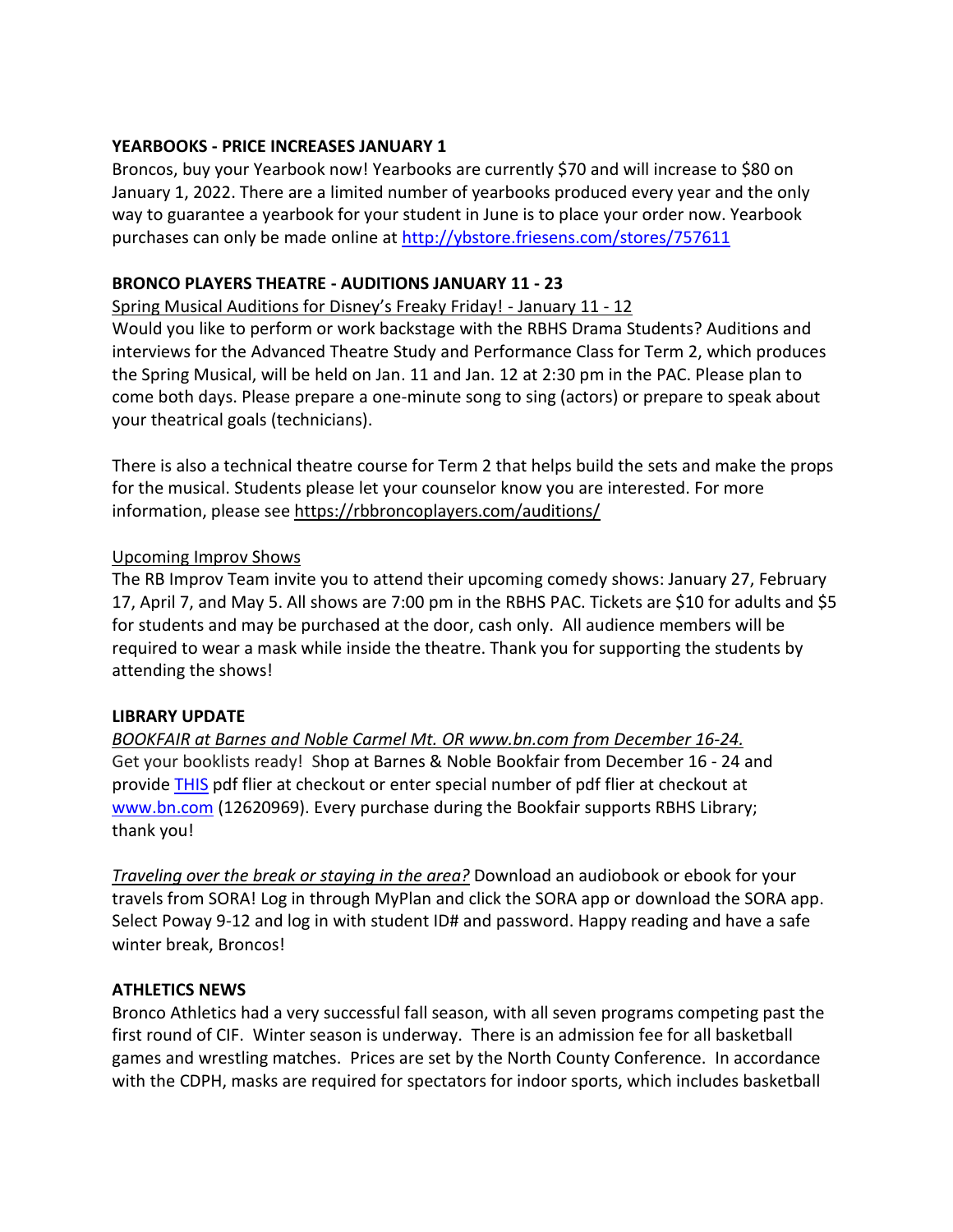and wrestling. Please plan accordingly when attending these games/matches. As always, Bronco athletes and spectators continue to "Pursue Victory with Honor."

## **SENIORS WITH TRANSCRIPT REQUESTS**

RBHS and the Records Office will be closed December 20 through December 31. Transcript requests will not be processed during this time. No transcripts will be uploaded to the Parchment system after 1:00 pm on Friday, December 17.

# **STUDENT SERVICES**

Student Services is available to assist with a variety of needs for students, parents and staff. If you or your family are in need of resources (grocery needs, mental health support, preventative education, self-care tips, etc.) please contact Ms. Liz Bowers at [ebowers@powayusd.com.](mailto:ebowers@powayusd.com) She will connect with you and assist in any way she can. For more information, please see Poway Unified - [Contacts | RBHS \(powayusd.com\)](https://www.powayusd.com/en-US/Schools/HS/RBHS/CONTACTS/Student-Services)

# **RB LIONS CLUB COLLECTING EYEGLASSES**

The Lions Club provides free eye exams and eyewear to students in need (when referred by staff.) Families may drop off used eyeglasses in the RBHS front office, and staff may drop them off in the Health Office mailbox or Health Office.

# **UNITED CEREBRAL PALSY DONATION BOX**

Please find the UCP donation box near the entrance to campus in front of Room E-14. UCP appreciates your donations of clothing. For household pickups, receipt or more information, please contact 888-827-0771.

## **PTSA**

# *Stay Informed - Join PTSA/Renew Your PTSA Membership*

Are you an RBHS PTSA Member for the 2021-22 school year? Please join/renew your annual membership to help support all of the wonderful activities, events, and recognitions we provide. SENIOR PARENTS - Your membership supports Career Fair/College Readiness, Senior Week/Grad Night, and PTSA college scholarships! Being a member of PTSA also ensures you will be "in the know" on RBHS events and activities. Membership form and payment details/options are available at the PTSA website: [https://ptsarbhs.wixsite.com/ptsarbhs/join-ptsa-now](https://linkprotect.cudasvc.com/url?a=https%3a%2f%2fptsarbhs.wixsite.com%2fptsarbhs%2fjoin-ptsa-now&c=E,1,RMbG1ZNDKOwxdeu8FXUorhWp3QRnJXuZvxT5AIf6oZUQXZx92BvasJPrHrUsnpTZWnC0ng8ajMYfnWE_gwVcW2Rn3oFC9zHOV4bDO54cogBnwLg,&typo=0)

# *Senior Grad Nite and Disneyland Trip - Save the Dates!*

We are hard at work planning this year's Senior Celebration activities. Our Senior Disneyland Trip is planned for June 3 and Grad Nite is planned for June 8. Please stay tuned for more information!

## **FRIENDS OF THE LIBRARY**

# *Barnes and Noble Bookfair*

For your purchases made from December 16 - December 24 at the CMR location, Barnes and Noble will contribute a percentage of the sale to RBHS FOL. Vouchers are available at the RBHS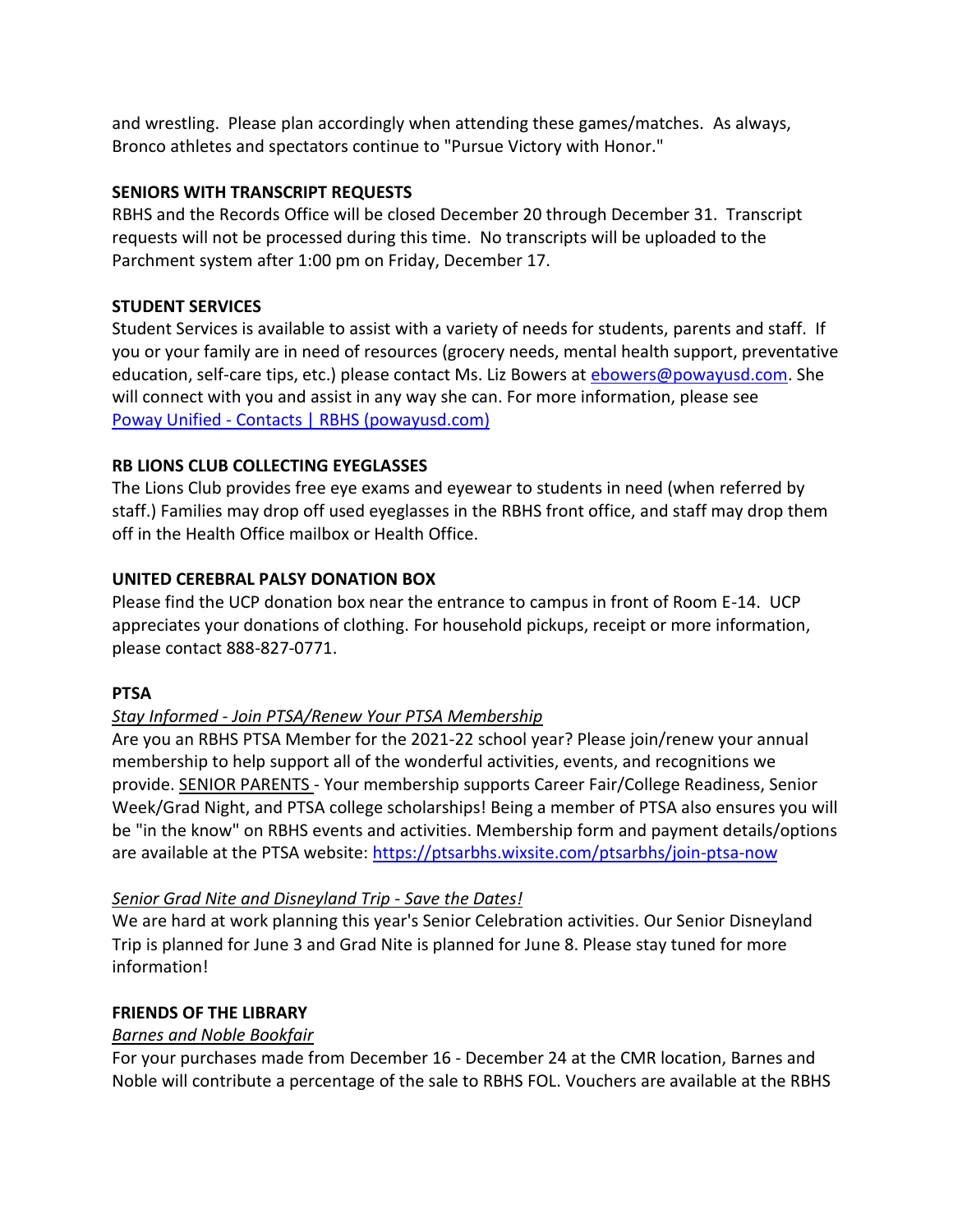library. Purchases may also be made online by entering the special code 12620969 at check out, towards the bottom of the webpage.

# *Join FOL!*

We invite parents to join the FOL team and to attend our monthly meetings. We also encourage students to join the FOL student board. Students can earn community service hours by participating in FOL activities.

## *Membership*

We need your support more than ever as we are not able to hold any of our fundraising events. Your support is vital for the RBHS Library's continued success. It's never too late to join. Memberships start at \$20.00. Please see [https://rbhsfriendsofthelibrary.org/memberships](https://linkprotect.cudasvc.com/url?a=https%3a%2f%2frbhsfriendsofthelibrary.org%2fmembership&c=E,1,ACkmCTTYAIvZTNxVTJ-ShWz-o5tYxio0HfgE3iJKwecS5oraxLZuhlcFjwzObd3P32T6Ua26kNb2Q6_IbMhD4l9oRY9N16mR3HWGxIfFal5s8-WG4rM,&typo=0)

# *How To Contribute*

RBHS FOL needs YOU! Would you like to help RBHS buy library books for your students **without spending a dime**? Here's how you can do it at Ralphs:

- 1. Go to [https://www.ralphs.com/i/community/community-contribution-program](https://linkprotect.cudasvc.com/url?a=https%3a%2f%2fwww.ralphs.com%2fi%2fcommunity%2fcommunity-contribution-program&c=E,1,a2ab3-xEIEHdC--gGRQqkbhzXBUmcfaChDr94HUxNCvJfdDWk4UGmtmTse6OaA48wPbEbu7s0jlqLh7CdlaXYCLXrWChpLbMRx0ifhTYwA,,&typo=0)
- 2. Sign in to your Ralphs account or make one
- 3. Search for your Organization
- 4. Enroll in GF748 (RBHS Library)

Every time you shop with your Ralphs reward card, Ralphs gives RBHS Friends of the Library a small donation and it costs you nothing, but you do have to sign up each year.

## **RBHS CALENDAR**

*Please see [www.rbhs.org](http://www.rbhs.org/) for updates*

- Dec. 10 Holiday Dance Concert
- Dec. 10 Q2 Progress Notices
- Dec. 11 Band Concert
- Dec. 14 15 Choir Holiday Concert
- Dec. 20 Dec. 31 Winter Break
- Jan. 13 14 Q2 Finals
- Jan. 14 End of Term 1/Q2
- Jan. 17 Dr. Martin Luther King, Jr. Day
- Jan. 18 Start of T2/Q3. Late start Tuesday
- Jan. 21 RBX Lesson Schedule
- Jan. 31 PUSD Professional Growth Day/No School
- Feb. 4 RBX Lesson Schedule
- Feb. 18 RBX Lesson Schedule
- Feb. 21 25 President's Day Week/No School
- March 4 Q3 Progress Notices
- March 25 End of Q3
- Marcy 18 Start of Q4 Minimum Day